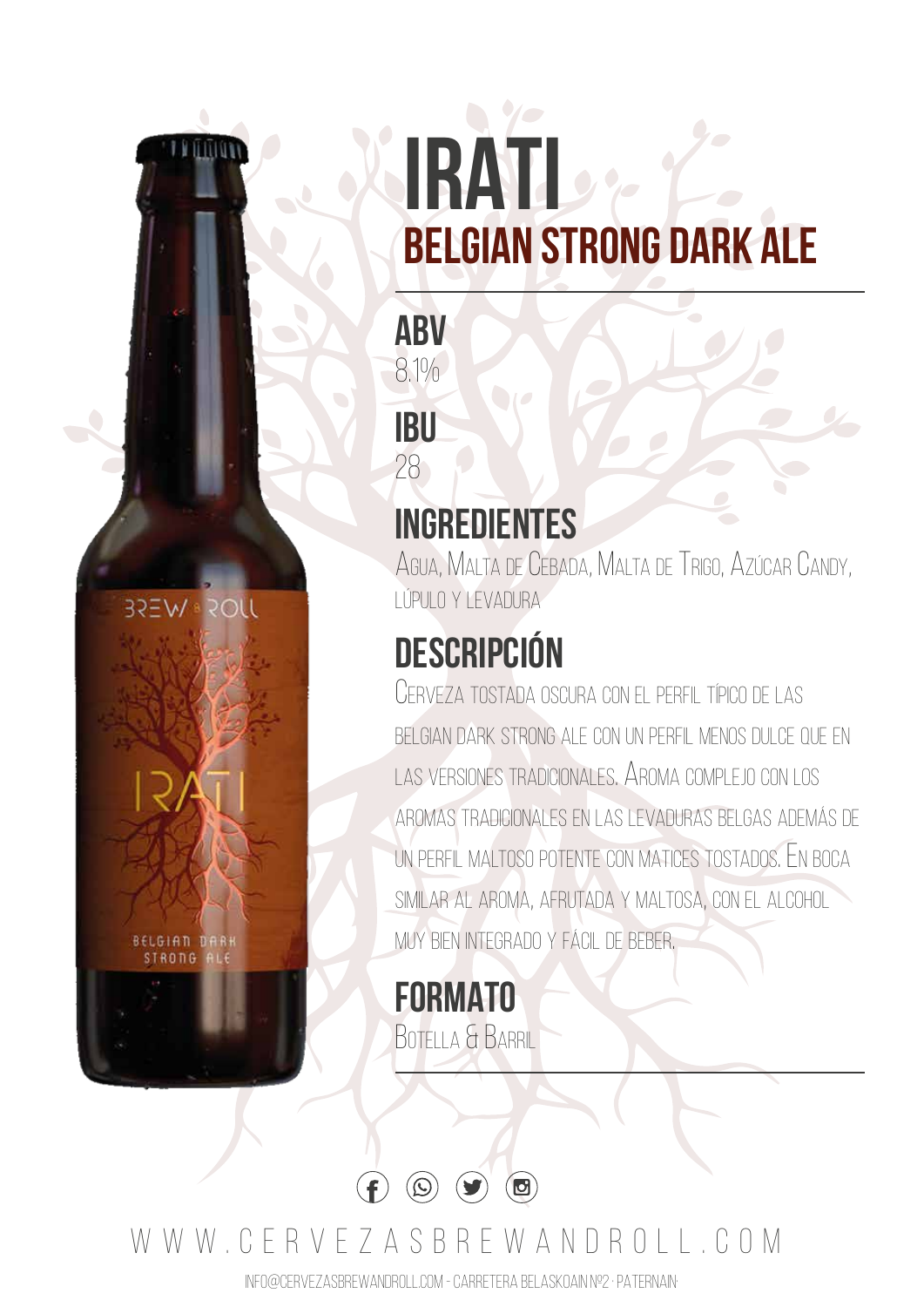**ABV** 8.1%

**IBU** 28

**JJOS ® VJESE** 

**BELGIAN DA STRONG** 

### **OSAGAIAK**

URA, GARAGARRA, GARI-MALTA, "CANDY" AZUKREA, LUPULUA ETA LEGAMIA.

#### **DESKRIBAPENA**

BELGIAN DARK STRONG ALE MOTAKO GARAGARDO TXIGORTU ILUNA, BERTSIO TRADIZIONALETAN BAINO PROFIL GOZOAGOA DUENA. AROMA KONPLEXUA DA BELGIKAKO LEGAMIETAKO USAIN TRADI-ZIONALEKIN, BAITA PROFIL MALTOSO AHALTSUA ERE, ÑABARDURA TXIGORTUEKIN. AHOAN USAINAREN ANTZEKOA, FRUTA-AROMAREN ETA MALTOSAREN ANTZEKOA, EDATEN ERRAZA DEN ALKOHOL OSO INTEGRATUAREKIN.

#### **FORMATUA** BOTILA & KUPELA

WWW.CERVEZAS RREWANDROLL.COM

 $\bigcirc$ 

 $\bullet$ 

G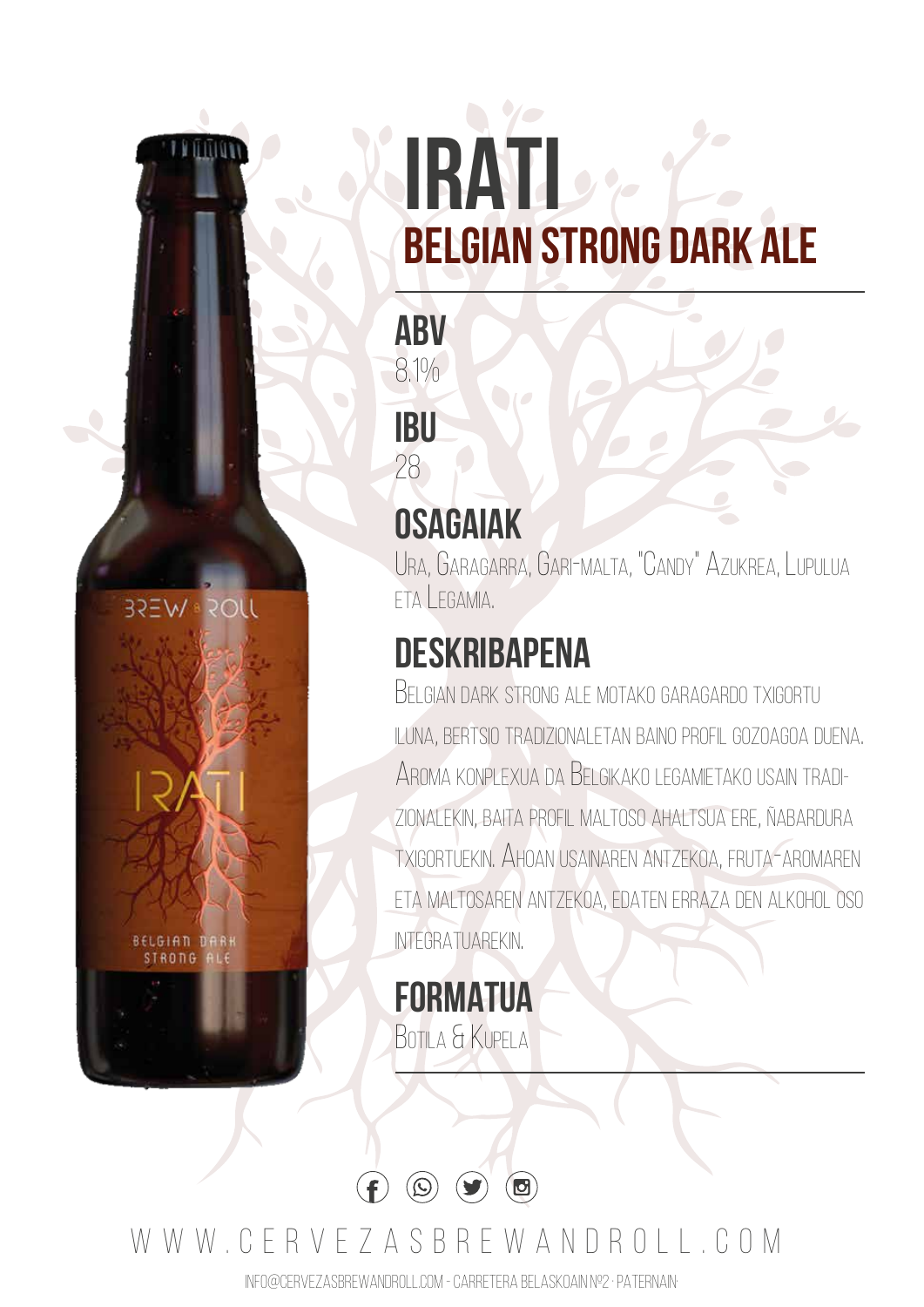**ABV** 8.1% **IBU**

28

**JJOS ® VJESE** 

**BELGIAN DAF STRONG** 

#### **INGREDIENTS**

WATER, BARLEY MALT, WHEAT MALT, SUGAR CANDY, HOPS AND YEAST

#### **DESCRIPTION**

A DARK TOASTED BEER WITH THE TYPICAL PROFILE OF A STRONG, DARK, BELGIAN ALE - BUT LESS SWEET THAN TRADITIO-NAL VERSIONS. A COMPLEX AND TRADITIONAL AROMA OF BEL-GIAN YEASTS AND A POWERFUL MALT PROFILE WITH TOASTED NUANCES. IN THE MOUTH, SIMILAR TO THE AROMA, FRUITS AND MALTS BALANCE WELL WITH THE ALCOHOL - MAKING IT EASY TO DRINK.

**FORMAT** BOTTLE & KEG

WWW.CERVEZAS RREWANDROLL.COM

 $\bigcirc$ 

 $\bullet$ 

 $\bigoplus$